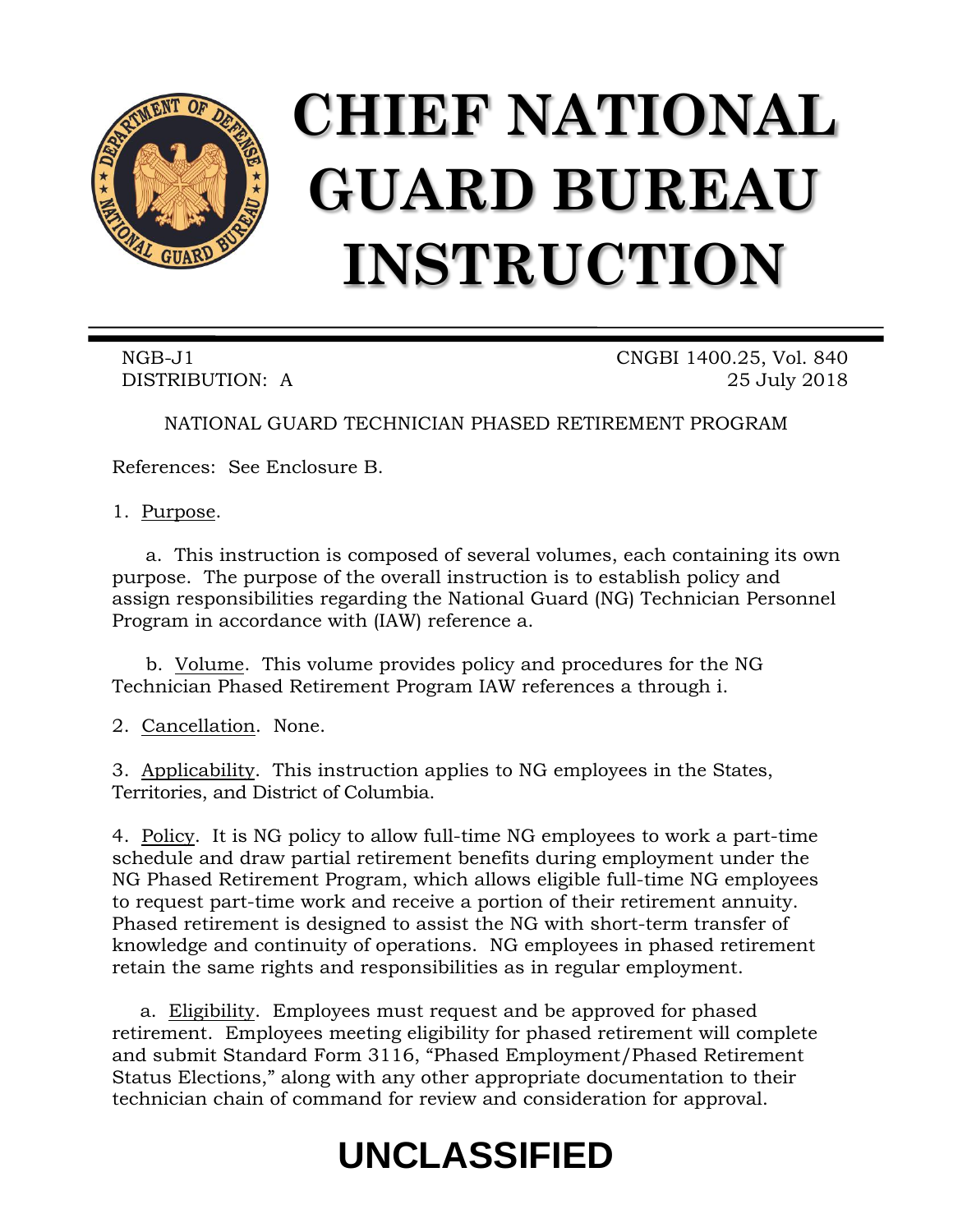(1) The immediate supervisor will review the application, make a recommendation, and forward the application for directorate-level decision. The directorate-level decision may approve the application in writing and may establish a time limit for the period of phased retirement IAW reference j, Section C, as a condition of approval, using Department of Defense Form 3018, "Phased Retirement Request and Agreement," located at reference j.

(2) If approved for phased retirement, employees must submit the appropriate documentation to their servicing human resources office to transition into a phased retirement status. Employees may withdraw their applications at any time before the phased retirement becomes effective, but not after.

b. Approval Authority. The Adjutants General (TAGs) may approve requests for phased retirement. This authority may be delegated only to a directoratelevel authorized approving official to enable timely workforce management.

c. Phased Retiree. An employee may enter phased retirement only one time. The employee may, with approval from TAG, or another authorized official, extend or reduce an approved period of phased retirement by entering a new Phased Retirement Agreement before the expiration of the agreement currently in effect.

(1) An employee in phased retirement may voluntarily retire at any time.

(2) An employee in phased retirement may return to regular employment with the approval of the employing TAG. The employee must obtain written approval by submitting DD Form 3018, located at reference j. If an employee's request to return to regular employment is not approved, the employee has the option to continue to work as a phased retiree or enter full retirement. An employee cannot appeal an agency's decision to deny the employee's request to return to regular employment status. However, any issue can be grieved through the agency's administrative grievance process. For bargaining unit employees, the agency's collective bargaining agreement may also provide a method for challenging certain management decisions.

d. Phased Retirement Systems. NG phased retirement systems include the Civil Service Retirement System (CSRS) and Federal Employees Retirement System (FERS). Employees eligible for a CSRS or FERS immediate retirement must have been employed full-time for at least a three-year period ending on the effective date of entry into phased retirement status. This will include employees who meet the following criteria: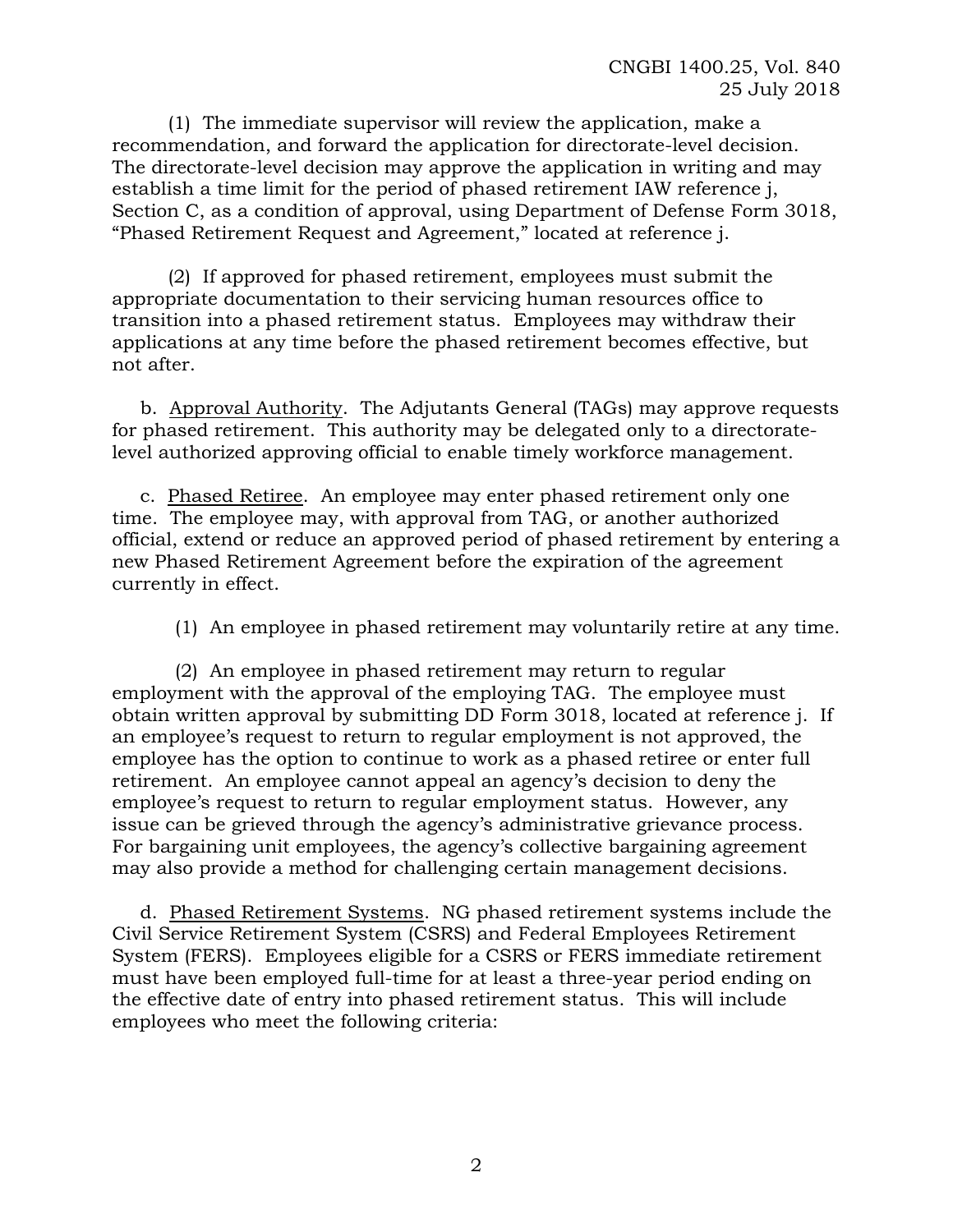# (1) CSRS.

(a) Dual Status (DS) Employees. DS employees are eligible for an immediate retirement with at least 30 years of service and at least 55 years of age, or TAG may approve the retention of officers beyond the mandatory separation or removal date until the technician qualifies for an immediate CSRS unreduced annuity, whichever is earlier.

(b) Title 5 Employees. Title 5 employees are eligible for an immediate retirement with at least 30 years of service and at least 55 years of age, or 20 years of service and at least 60 years of age.

# (2) FERS.

(a) DS Employees. DS employees are eligible for an immediate retirement with at least 30 years of service if they have reached their minimum retirement age (between 55 and 57, depending on their birth year), or TAG may approve the retention of officers beyond the mandatory separation or removal date until the military technician qualifies for an immediate FERS unreduced annuity, whichever is earlier.

(b) Title 5 Employees. Title 5 employees are eligible for an immediate retirement with at least 30 years of service if they have reached their minimum retirement age (between 55 and 57, depending on their birth year), or 20 years of service and at least 60 years of age.

e. Ineligible DS Employees. DS employees who qualify for retirement under the provisions for law enforcement officers, firefighters, or air traffic controllers are not eligible for phased retirement. DS employees age 60 or over are not eligible for phased retirement.

f. Working Percentages. Full-time employees will enter a 50 percent working schedule. The working percentage for a phased retiree may not be changed during the phased retirement period. Criteria include:

(1) The work is necessary to respond to an emergency posing a significant, immediate, and direct threat to life or property.

(2) TAGs or directorate-level authorized approving officials determine that no other qualified employee is available to perform the required work.

(3) The phased retiree is relieved from performing excess work as soon as possible (for example, management assignment of work to other employees).

(4) When an emergency can be anticipated, management will make plans to minimize any necessary excess work by the phased retiree.

3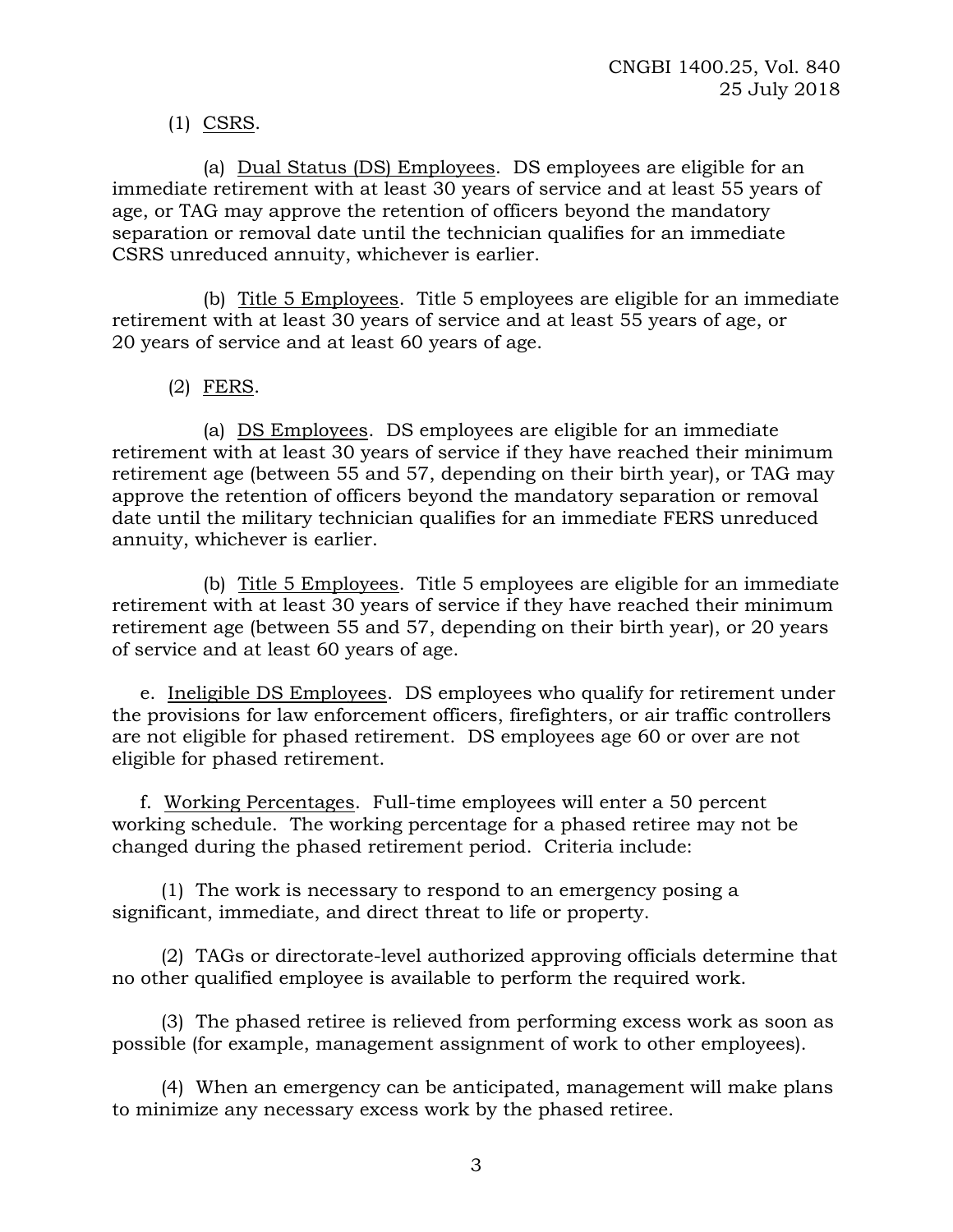g. Established Hours. The number of officially established hours per pay period to be worked by a phased retiree must equal one-half the number of hours the phased retiree would have been scheduled to work if the retiree had remained in a full-time work schedule and had not elected to enter phased retirement status (40 hours per pay period). Otherwise, a phased retiree's work schedule is subject to any applicable policy or collective bargaining agreement.

h. Mentoring. Phased retirees will mentor for at least 20 percent of their working hours. Mentoring is not limited to an employee who may assume the phased retiree's duties upon the phased retiree's final retirement. TAGs may waive the mentoring requirement in the event of an emergency or other unusual circumstance (this includes being called up for active duty) that would make it impractical for the phased retiree to fulfill the mentoring requirement.

i. Outside Employment While on Phased Retirement. An individual will remain an employee IAW references f, g, and h while on phased retirement.

(1) IAW references k and l, specific statutes prohibit certain outside activities, and agency-specific supplemental rules require prior approval of, and may prohibit, outside employment.

(2) Before engaging in outside employment, an employee should review references k and l, and then consult with the employee's ethics official to learn whether there are any NG-specific supplemental rules governing the technician.

j. Bargaining Obligations. Bargaining unit employees and other organizations must fulfill their collective bargaining obligations before entering the NG Phased Retirement Program. Any complaint procedures, including any applicable administrative or collective bargaining grievance procedures that are available in regular employment, remain available to phased retirees. No new rights are provided.

k. Criteria for Approval or Denial. Any decision to approve or deny a request for phased retirement is at the sole discretion of management. Considerations may include items in Table 1.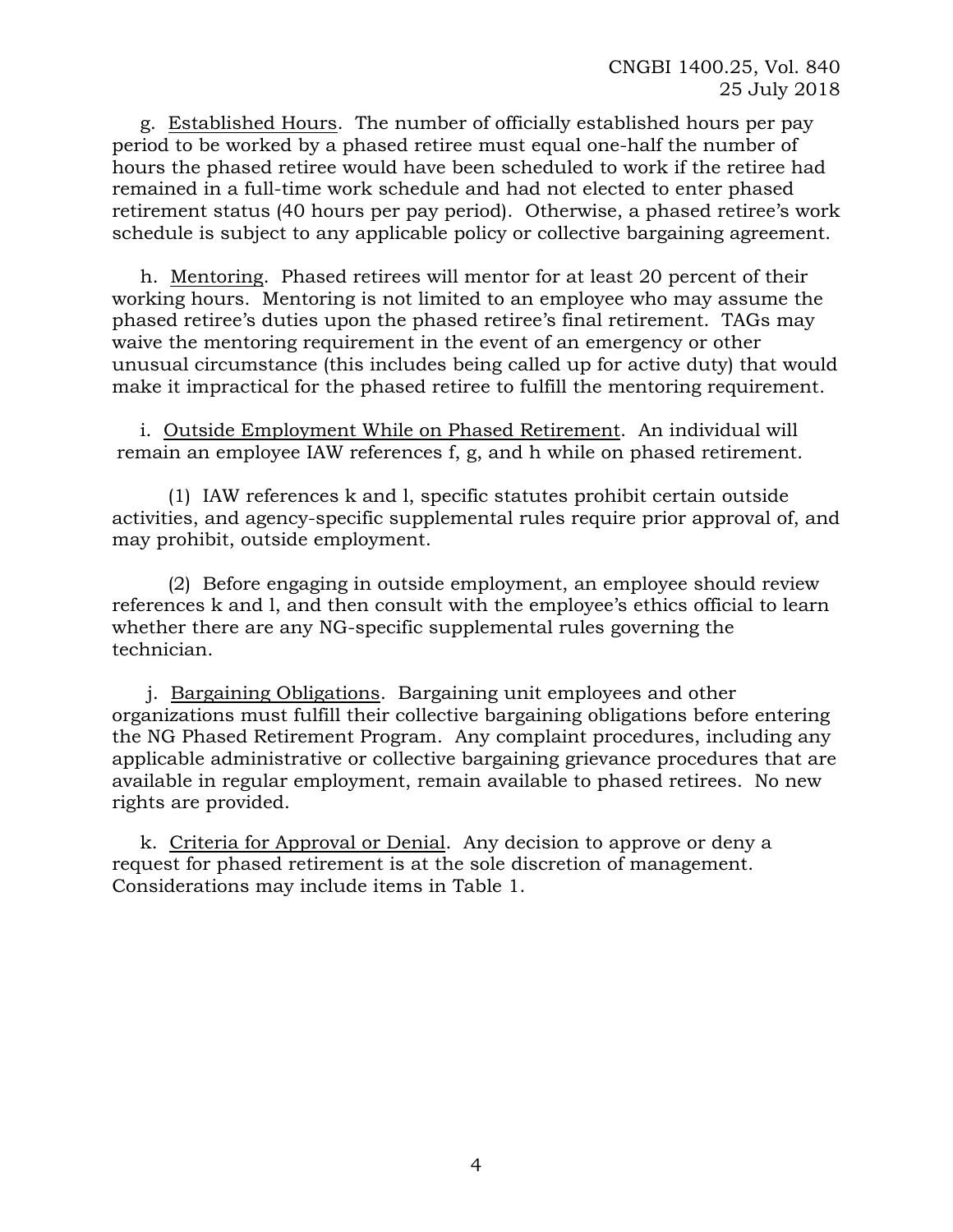# **Management will determine whether:**

- Current performance rating is at least "Fully Successful."
- Separation would be mandatory for DS employees due to maximum age.
- The employee is willing and able to meet the mentoring requirement.
- They have identified appropriate mentoring activities for the employee.
- The employee's change in work schedule will affect the work unit's ability to meet goals and objectives.
- Operational needs require the employee to work in excess of a 50 percent work schedule.
- The employee holds a mission-critical or emergency-essential position.
- The employee has knowledge that needs to be transferred.

**Table 1.** Considerations for Approval or Denial

5. Definitions. See Glossary.

6. Responsibilities. See Enclosure A.

7. Summary of Changes. This is the initial publication of CNGBI 1400.25, Vol. 840.

8. Releasability. This instruction is approved for public release; distribution is unlimited. Obtain copies through <http://www.ngbpdc.ngb.army.mil>.

9. Effective Date. This instruction is effective upon publication and must be reissued, canceled, or certified as current every five years.

General, UNAF Chief, National Guard Bureau

Enclosures:

A -- Responsibilities B -- References GL -- Glossary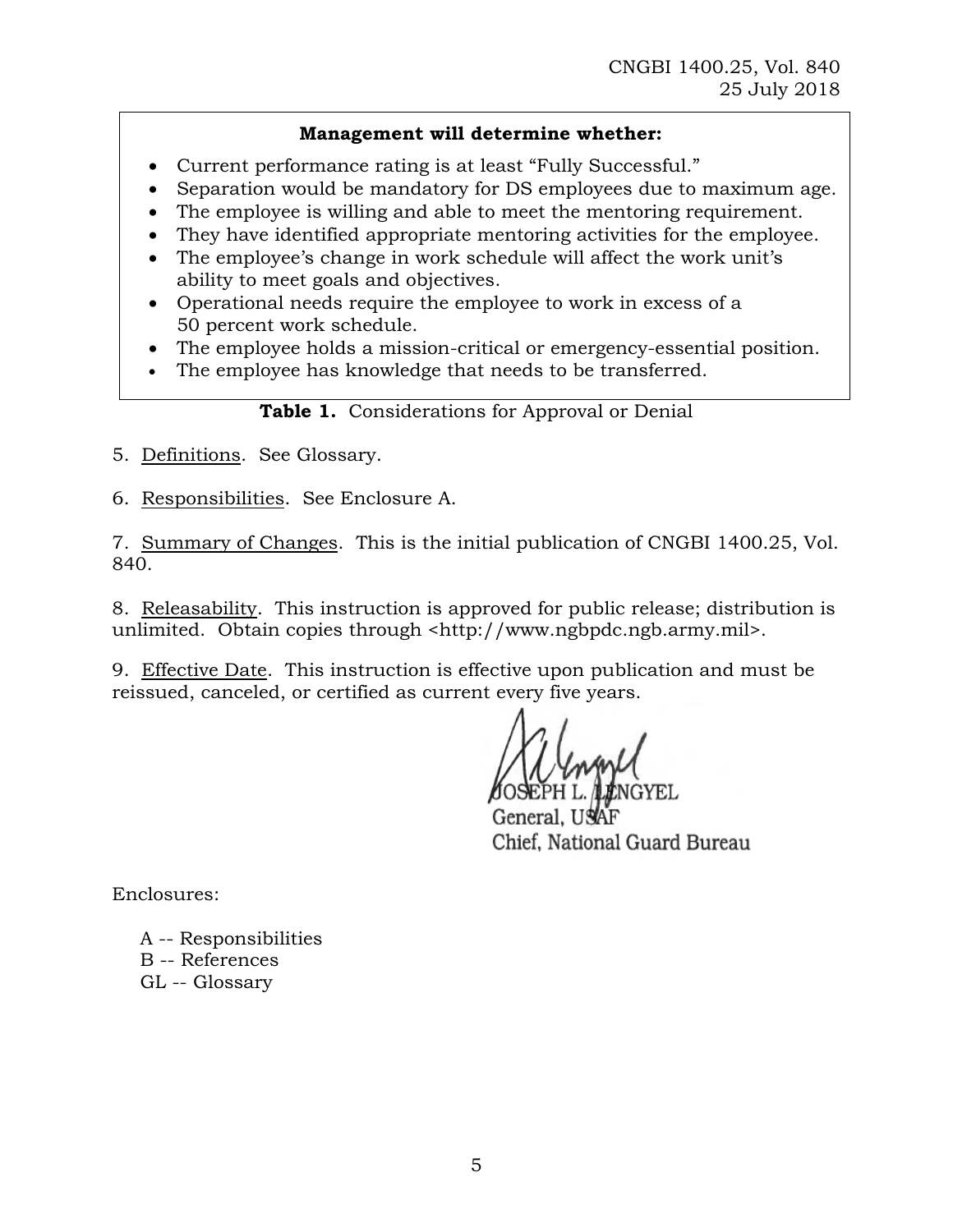#### ENCLOSURE A

#### RESPONSIBILITIES

1. Manpower and Personnel Directorate Technician Personnel Division (NGB-J1-TN). NGB-J1-TN will:

a. Oversee the implementation, application, and management of the NG Phased Retirement Program.

b. Ensure that the NG Phased Retirement Program procedures and requirements are applied properly.

c. Ensure that new supervisors and employees are properly oriented to the NG Phased Retirement Program.

2. TAGs and the Commanding General of the District of Columbia (CG). TAGs and the CG will:

a. Hold managers and supervisors accountable for proper operation and administration of the NG Phased Retirement Program.

b. Communicate with supervisors and employees, through formal training, about relevant parts of the NG Phased Retirement Program.

3. Human Resources Officers (HROs). HROs will:

a. Administer the NG Phased Retirement Program and provide advice and assistance to managers, supervisors, and employees.

b. Develop and conduct training necessary to ensure all personnel are adequately trained in the NG Phased Retirement Program, including responsibilities of all parties.

4. Managers and Supervisors. Managers and supervisors will:

a. Effectively manage the NG Phased Retirement Program of assigned employees.

b. Ensure employees are trained in the NG Phased Retirement Program.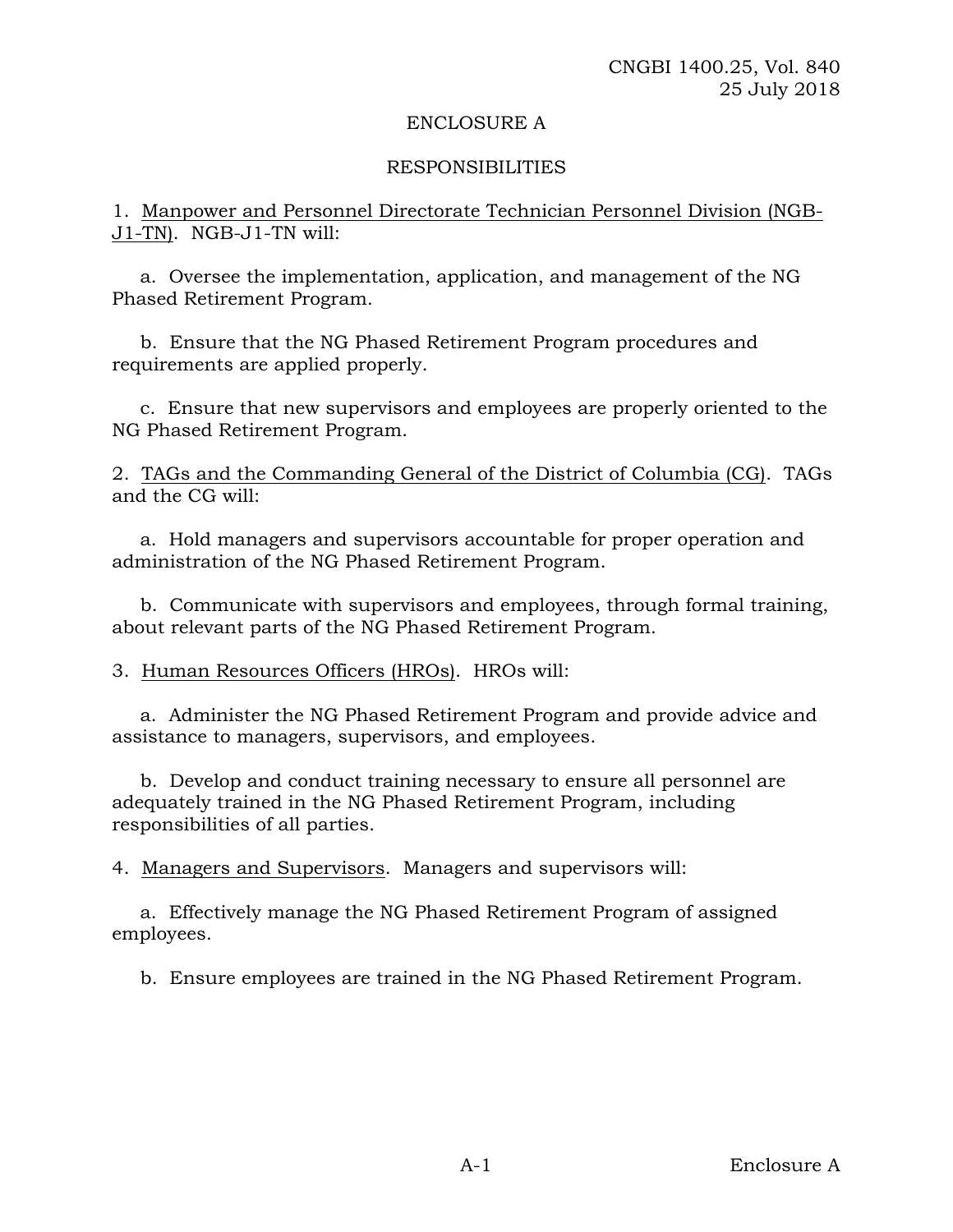#### ENCLOSURE B

#### REFERENCES

a. CNGB Instruction 1400.25A, 10 October 2017, "National Guard Technician Personnel Program"

b. Title 32 United States Code (U.S.C.), Section 709, "Technicians: Employment, Use, Status"

c. 10 U.S.C. § 10508, "National Guard Bureau: General Provisions"

d. CNGB Memorandum, 16 February 2017, "Designation of The Adjutants General to Appoint, Employ, and Administer National Guard Employees"

e. Public Law 114-328, 23 December 2016, "National Defense Authorization Act for Fiscal Year 2017"

f. 5 U.S.C, Chapter 83, "Retirement"

g. 5 U.S.C., Chapter 84, "Federal Employees' Retirement System"

h. DoD Directive-Type Memorandum 16-004, 21 June 2016, extended through 21 June 2018, "Phased Retirement"

i. 10 U.S.C. § 10216, "Military Technicians (Dual Status)"

j. DD Form 3018, June 2016, "Phased Retirement Request and Agreement," <http://www.esd.whs.mil/Portals/54/Documents/DD/forms/dd/dd3018.pdf> accessed 26 February 2018

k. 5 Code of Federal Regulations, Part 2635, "Standards of Ethical Conduct for Employees of the Executive Branch"

l. DoD 5500.07-R, 17 November 2011, "The Joint Ethics Regulation (JER), including Changes 1-7"